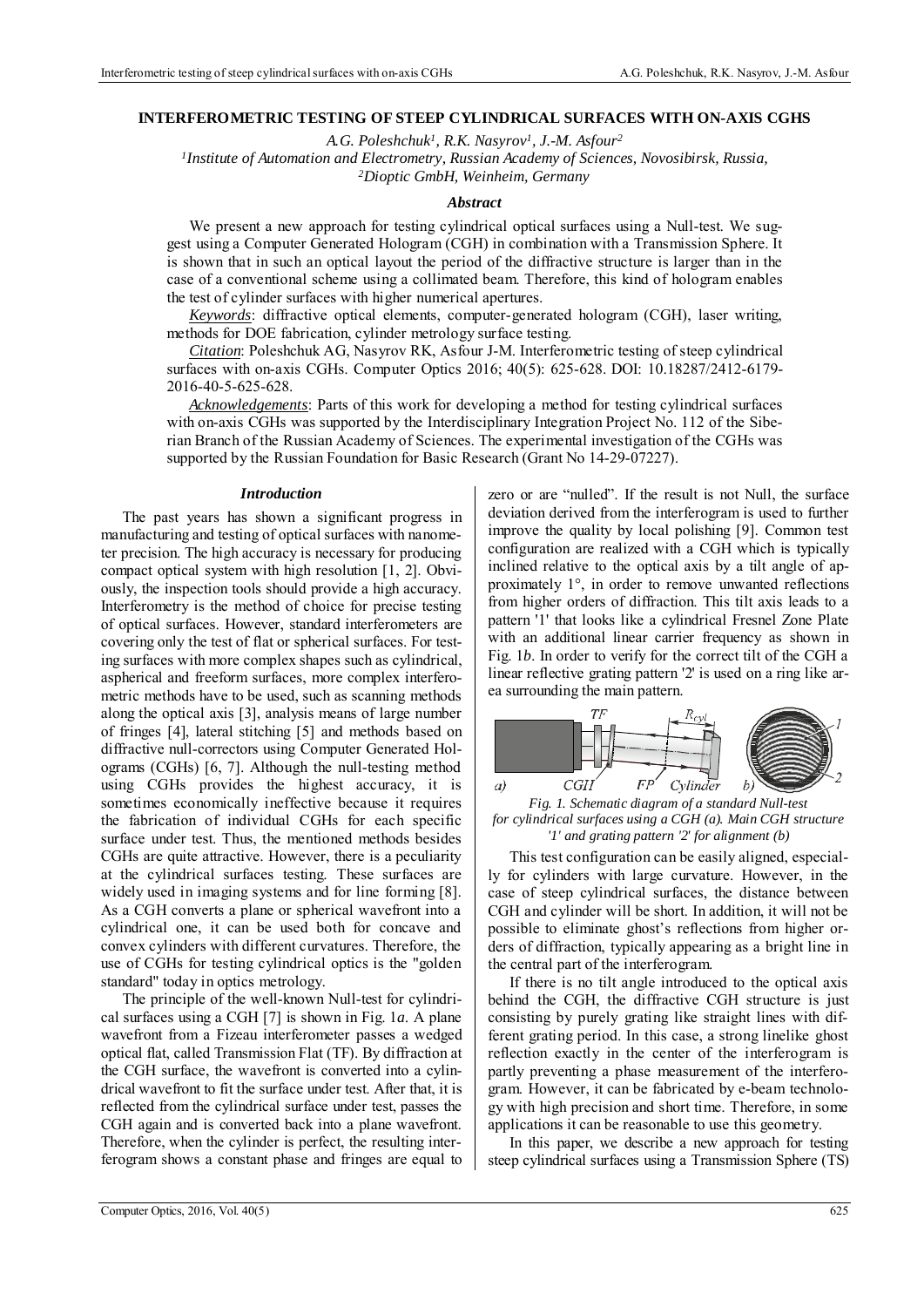(Fig. 2*a*). In this case, the CGH operates in a divergent beam and the diffractive pattern '1' shows a pattern depicted in Fig. 2*b*. In order to place the CGH precisely relative to the TS, a reflective auxiliary ring hologram '2' is used.



*a*)  $\overline{a}$  *Cylinder b*)  $\overline{f}$  *Fig. 2. Optical layout of a Null-Test for cylindrical surfaces using a TS and a CGH (a), main CGH structure '1' and ring CGH '2' for alignment (b)* 

This test set-up does not show any linelike ghost reflection, as the Transmission Sphere acts as a spatial filter. In order to further reduce stray light from higher orders of diffraction, it is possible to put a pinhole in the focus of the TS.

The general advantage of this set-up is that the required minimal period of diffraction of the CGH is larger than in the standard set-up. Because of the use of a TS instead of a TF, the CGH needs also to be aligned laterally in x- and y-direction, z-direction being the optical axis. However, in some cases this layout is the only possibility to test steep cylindrical surface.

#### *1. Optical layout*

Figure 3 shows a schematical raytracing model of the proposed optical layout. In the XZ-view in Fig. 3*a* the angles of incidence on the CGH change from zero in the center, to  $\alpha_1$  at the edge. Fig. 3*b* shows the YZ-view of the set-up, where the light behind the CGH is perfectly collimated.



*and CGH. XZ-view (a) and YZ-view (b)* 

The minimal period Tx in the XZ-view can be calculated as:

$$
T_x = \lambda / (\sin \alpha_2 - \sin \alpha_1) \tag{1}
$$

with the numerical aperture of the TS lens  $NATS = sin(\alpha 1)$ , the numerical aperture of the cylinder under test  $NA_{\text{Cyl}} = \sin(\alpha_2)$ , and  $\lambda$  being the wavelength of the interferometer. Along the y coordinate of the CGH the smallest period of diffraction can be calculated as:

$$
T_{Y} = \lambda / \sin \alpha_{1}
$$
 (2)

The periods of diffraction of the CGH which are at least required for realizing the proposed layout is obtained when  $TX$  and  $TY$  are balanced:  $TX = TY$ . This can be reached for the case  $\sin \alpha_1 = \sin \alpha_2 / 2$ . For this case we can calculate the smallest period of diffraction as:

$$
T = 2\lambda / \sin \alpha_2 \tag{3}
$$

In the case of the standard Null-test layout using a collimated beam, the smallest required period of diffraction  $T_0$  of the CGH is defined only by the numerical aperture of the cylinder:

$$
T_0 = \lambda / \sin \alpha_2 \tag{4}
$$

From equations (3) and (4) we can see, that it is possible to increase the minimal required period of diffraction by a factor of ×2 by using the proposed "hybrid" layout.

In many cases there is no Transmission Sphere available which has a NA which is twice smaller than the NA of the cylindrical surface under test. In this case the diffractive pattern is not symmetrical and would be stretched in x or y direction in order to fit the available TS (Fig. 2*b*).

## *2. Fabrication of the Computer-Generated Hologram*

To verify the proposed method, we have designed an optical layout and have calculated and manufactured a CGH for testing a cylindrical surface with concave radius  $r = 19.46$  mm and a size of  $11 \times 11$  mm. The phase function was calculated by raytracing according to the layout shown in Fig. 3. For generation of the convergent wavefront a Transmission Sphere with  $F/3.3$  was used. The distance between the focal plane of the TS and the CGH has been chosen to  $D_1 = 55$  mm, and the distance between the CGH and the cylindrical surface to  $D_2 = 5$  mm. The smallest period of diffraction was  $T=3 \mu m$ . For the precise aligning of the CGH in the diverging beam, a ring area with an auxiliary reflective hologram was designed around the main hologram. When the CGH is perfectly aligned, the ring hologram will perfectly reflect the incident wavefront back into the interferometer and produces a constant phase in the ring area.

The CGH was fabricated using a circular laser writing system (CLWS) [10]. The system is able to process optical substrates with maximum substrate diameter up to 240 mm. During one laser lithographic writing process we have manufactured a set of four small and identical CGHs on one substrate with 60 mm in diameter [11].

The complete manufacturing process (Fig. 4) consists of these main steps:



*Fig. 4. Main fabrication steps of the CGH: deposition of chromium layer (a), laser writing (b), reactive ion etching (c), separating of the fabricated CGHs by drilling (d)*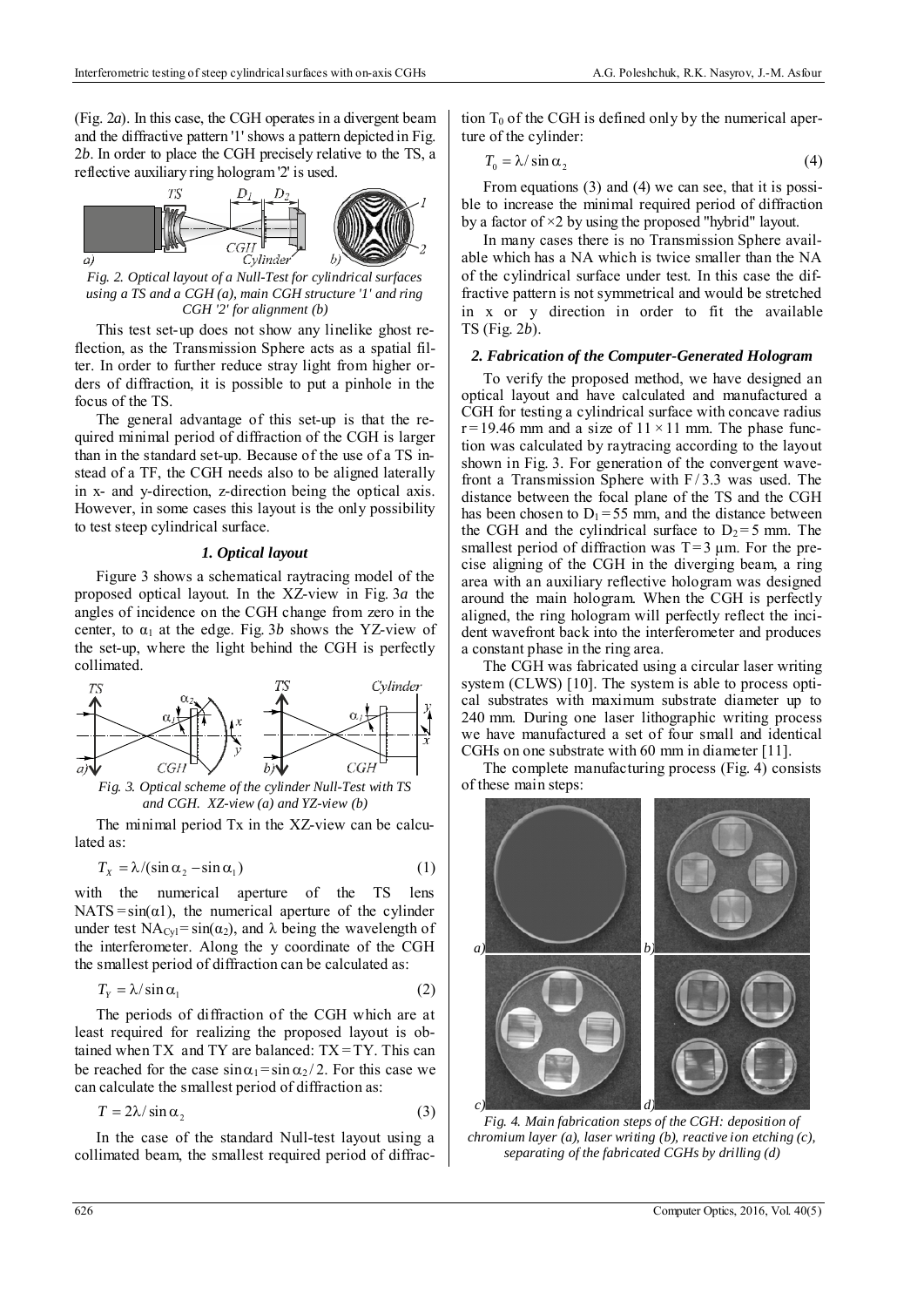- Deposition of a 50 nm chromium layer by magnetron onto a 60-mm fused silica optical flat substrate with 1/20-wave PV surface quality and with a prism error below 1 arcsec.
- Lithographic patterning of the CGH into the chromium layer by direct laser writing technology [12], and wet etching of the chromium layer.
- Transferring the chromium structures into the substrate with reactive ion beam etching (Plasmalab 80+) in order to get a pure phase CGH, with subsequent removal of the residual chromium layer.
- Separation of the fabricated CGHs by drilling.
- Fig. 5*a* shows a photographic image of the final CGH. Fig. 5*b* shows a microscope image of the grating like chromium pattern with 2.5 μm spacing at the border of the CGH, which is used for aligning the tilt of the CGH. Fig. 5*c* shows a microscope image of the phase structures at the border of the main CGH with 3  $\mu$ m period. Fig. 5*d* shows a 3D representation of the binary phase structure in the central part of the main CGH with a relief depth of 700 nm, using a white light interferometer.



*Fig. 5. Fabricated final CGH (a), amplitude pattern of the alignment area (b), phase pattern of the main area at the border (c), 3D representation of the central part of the main CGH (d)* 

The resulting interferograms were made on Zygo interferometer and phase maps are shown in Fig. 6. The interferogram of the on-axis amplitude alignment hologram, which operates in reflection, is shown in Fig. 6*a*. The wavefront error of this align-area is below 0.07λ (PV). Fig. 6*b, c, d* shows an interferogram, a phase map and a cross-sections (1 and 2) of a high precision cylindrical mirror. The resulting wavefront error is approximately  $0.15\lambda$  (PV).

# *Conclusion*

We have proposed a new interferometric layout for testing cylindrical surfaces using a CGH in combination with a Transmission Sphere.

The required period of the diffractive pattern is approximately two times larger in comparison to the standard layout using a collimated beam. Therefore, cylinder surfaces with larger NA can be tested.



*Fig. 6. Interferograms of the alignment hologram (a) and a high precision cylinder surface (b), phase map (c) and cross sections (d)* 

The disadvantage of this method is a more complicated optical layout and the need for additional alignment axis of the CGH. However, this layout offers the test of cylinders with higher numerical aperture at the same period of diffraction when using the standard layout.

A set of binary phase CGHs has been fabricated and experimentally tested using high precision cylindrical lenses with a f-number f/ 1.8. An additional Transmission Sphere with f-number f/3.3 was used. We obtained an interferogram with good contrast and without line-shape ghost reflection. The measured wavefront quality was 0.15λ (PV).

## *References*

- [1] Kazanskiy NL, Kharitonov SI, Khonina SN. Simulation of a hyperspectrometer based on linear spectral filters using vector Bessel beams. Computer Optics 2014; 38(4); 770-776.
- Kazanskiy NL, Khonina SN, Skidanov RV, Morozov AA, Kharitonov SI, Volotovskiy SG. Formation of images using multilevel diffractive lens. Computer Optics 2014; 38(3); 425-434.